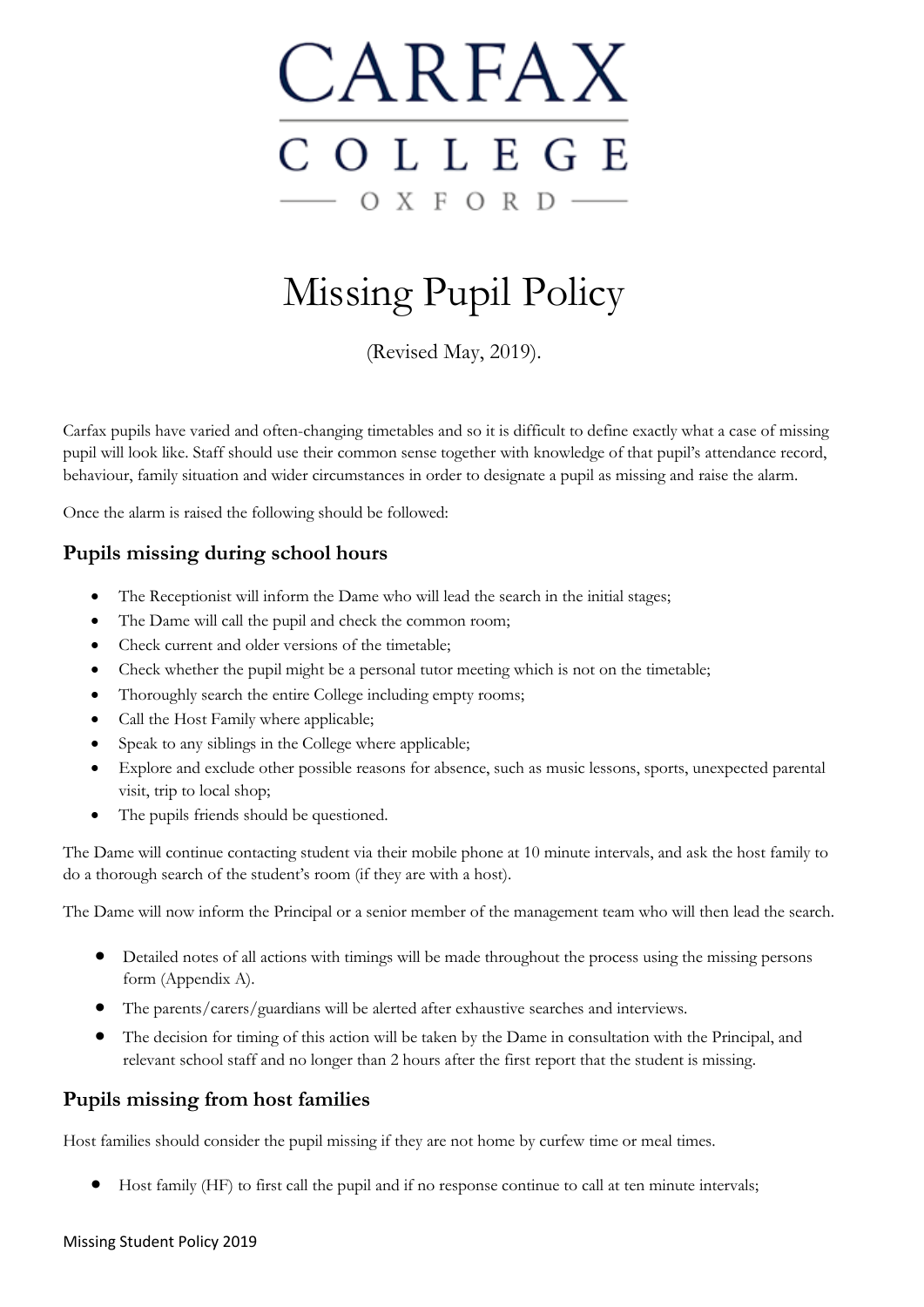

- Call their listed Mobile Number. Leave a message stating the time of your call and instruct them to contact you immediately.
- Send an email to their listed address(s). Sometimes Students will pick up emails swifter than calls.
- HF to telephone the emergency number one hour after the curfew time elapses;
- Homestay should try to make contact where possible with the pupil's friends in consultation with the College after one hour;
- Check the student's room for any clues as to where they have gone;
- Check local hospitals for admittance;
- The parents/carers/guardians will be alerted after exhaustive searches and interviews and the decision for timing of this action will be taken by the Dame/member of the Senior Management Team (SMT) in consultation with relevant staff.
- In the unlikely event that the host family is unable to contact the Dame or a member of the College Senior Managament Team (SMT) then the host must contact the police themselves if the student is still missing after two hours.

# **Informing other agencies**

A member of the SMT will make the decision as to when the Police should be telephoned and an official Missing Person Report made depending on their assessment of the situation. At this point, if there are existing safeguarding concerns about the pupil, the Emergency Duty Team at Oxfordshire Children's Services may also be contacted.

The non-emergency number **101** should be used unless there is a positive reason to believe that the child is in immediate danger in which case **999** should be used.

From the point at which the police are contacted the Thames Valley Police Missing Children Joint Protocol should be followed (see [http://www.bucks-lscb.org.uk/wp-content/uploads/BSCB-](http://www.bucks-lscb.org.uk/wp-content/uploads/BSCB-Procedures/Missing_Children_Joint_Protocol.pdf)[Procedures/Missing\\_Children\\_Joint\\_Protocol.pdf\)](http://www.bucks-lscb.org.uk/wp-content/uploads/BSCB-Procedures/Missing_Children_Joint_Protocol.pdf)

Staff might find it helpful to consider these questions before speaking to the police to ensure that all necessary information is passed on effectively:

- What is the specific concern that has caused you to call the police?
- What has been done so far to trace the individual?
- Is this significantly out of character?
- Do they need urgent medical attention or essential medication that is not likely to be available to them?
- If under 18 are they currently at risk of child abuse including child sexual exploitation?
- Are they likely to be subjected to any other crime?
- Are they likely to be the victim of any other form abuse?
- Are they likely to attempt suicide?
- Do they pose a danger to other people?
- Is there any other information relevant to their absence?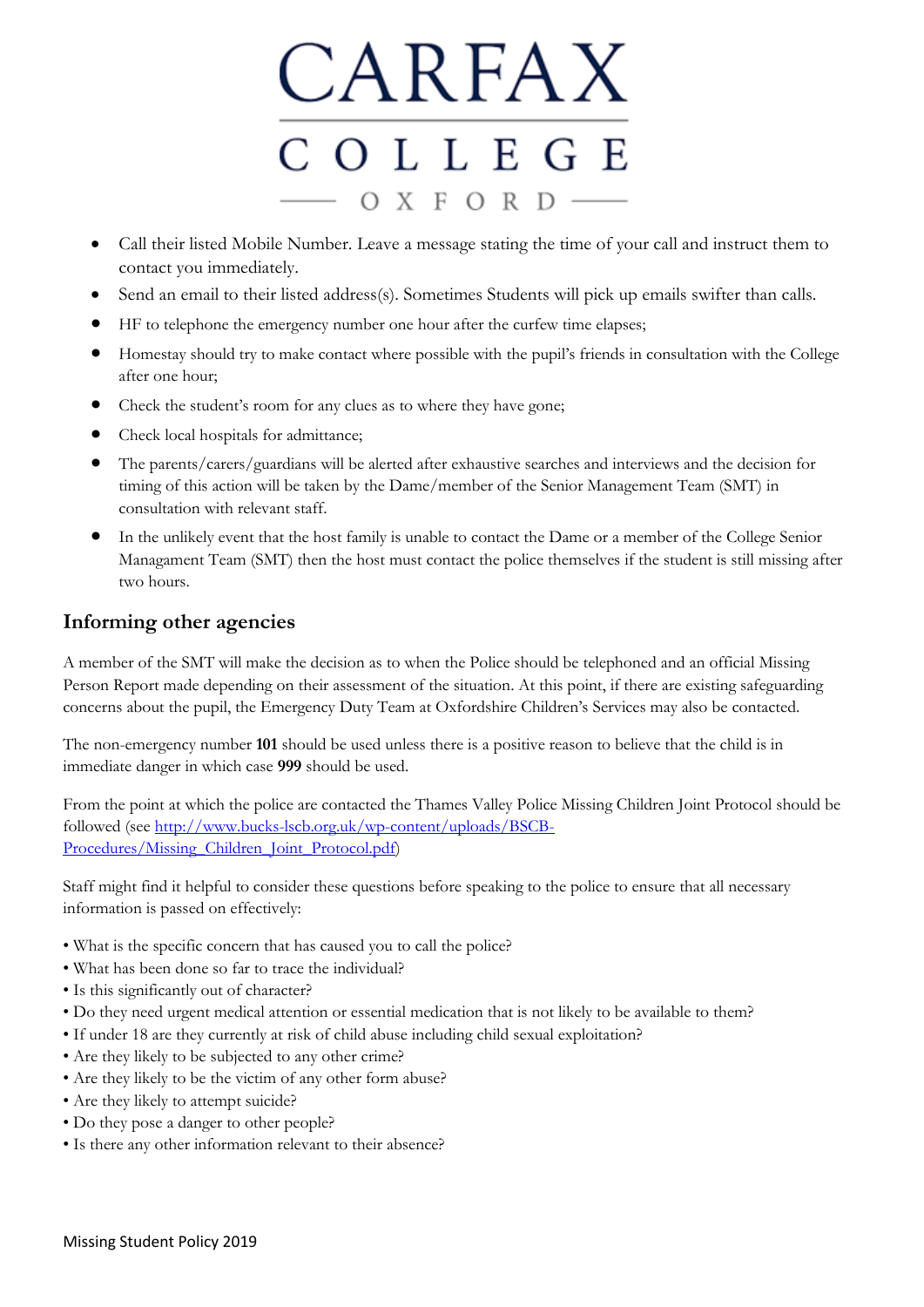

Once the police are involved, they will take the lead in searching for the missing child, and the College will provide all necessary cooperation.

• If a child is found after the police have been involved, a Safe and Well Check will be conducted by the police.

A Return Home Interview must also be conducted within 72 hours of the child's return. If this is the first such incident, it should be conducted by the Designated Safeguarding Lead and a record made, otherwise, the Multi-Agency Safeguarding Hub's advice should be sought. A copy should be sent to the missing child administrator **[missing.pupils@oxfordshire.gov.uk](mailto:missing.pupils@oxfordshire.gov.uk)** and Thames Valley Police missing child coordinator: **[oxfordmispers@thamesvalley.pnn.police.uk](mailto:oxfordmispers@thamesvalley.pnn.police.uk)**

#### **In all cases:**

The following questions will help you build a risk assessment so that you can judge the seriousness of the situation and therefor take appropriate action.

#### **Questions to be asked:**

- When was he/she last seen?
- Who was he/she with?
- Where might he/she have gone?
- Is there a School activity that he/she might be on?
- Has he/she been ill or injured and gone to hospital?
- What emotional state did he/she appear to be in?
- Has anything upset him/her recently?
- Did he/she speak to anyone about leaving?
- Who are his/her main friends at College?
- Does he/she have a special friend?
- Is there any reason to believe he/she might have been abducted? (E.g. family custody dispute; very wealthy/prominent parents.)

#### **Other action to consider taking**

- Check his/her room for indications of how he/she is dressed, where he/she might have gone.
- Check his/her desk and waste paper bins for scribbled notes.
- Check s/he has left any note in his/her bedroom.

#### **Police response**

The Police treat all missing person reports as serious. Each risk is assessed and the following are trigger factors to be considered: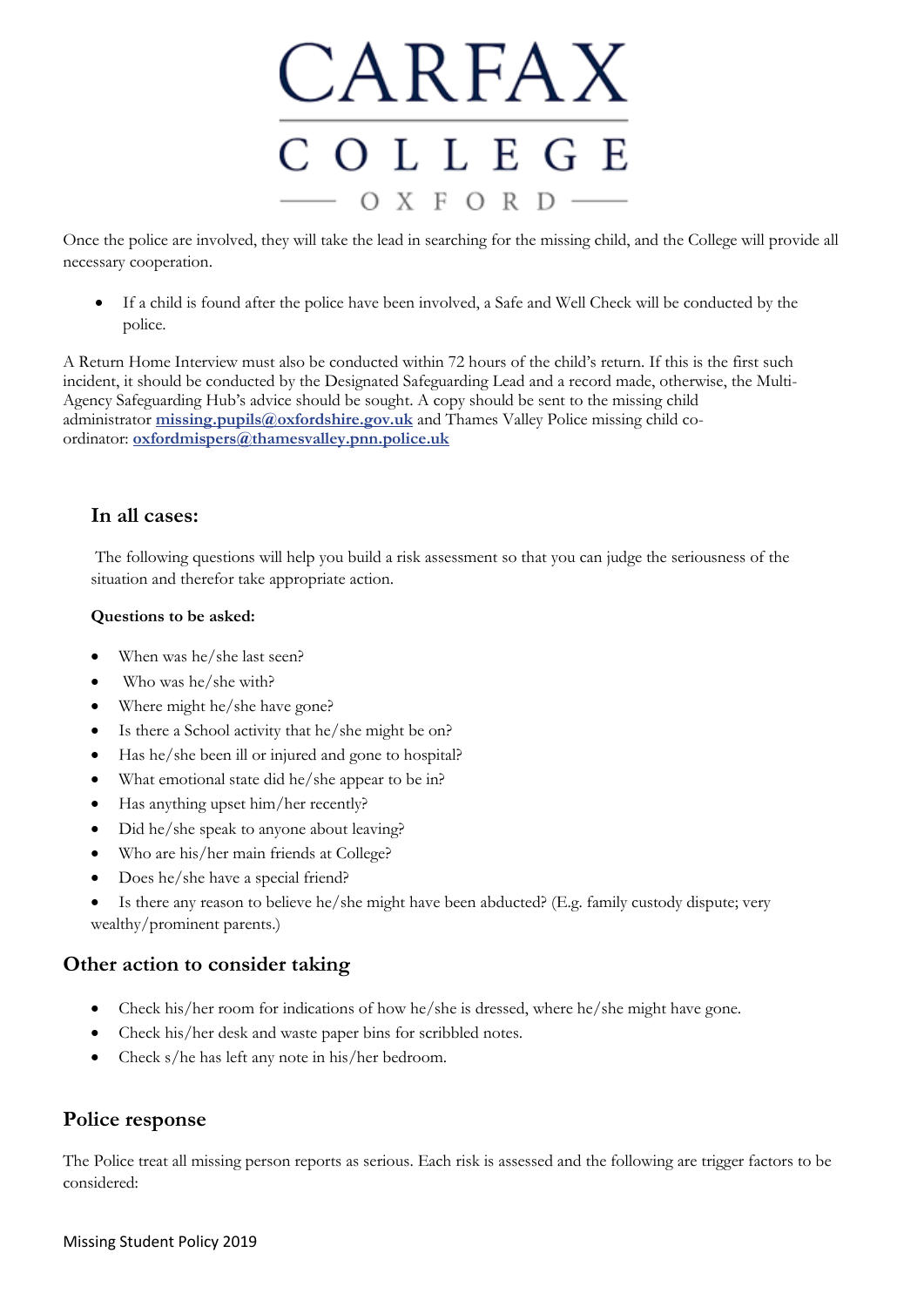# CARFAX COLLEGE  $O X F O R D$   $-$

- Boy/Girl in an emotional or depressed state of mind
- Unusual behaviour prior to disappearance
- Boy/Girl needs essential medicine or treatment
- Suspicion of abduction x Suspicion of self-harm/suicide
- Involvement in a violent confrontation prior to disappearance
- Previously disappeared and suffered or was exposed to harm whilst missing

# **Record keeping**

The College will keep a full written record of any incident of a missing boarder including:

- the student's name
- relevant dates and times (e.g. when it was first notices that the boarder was missing)
- the action taken to find the student including the time that each action is taken
- whether the Police or Social Services were involved x
- outcome or resolution of the incident
- any reasons given by the student for being missing
- any concerns or complaints about the handling of the incident
- a record of the staff involved

A full written record of the incident will be kept on the student's file and in the Missing Person File.